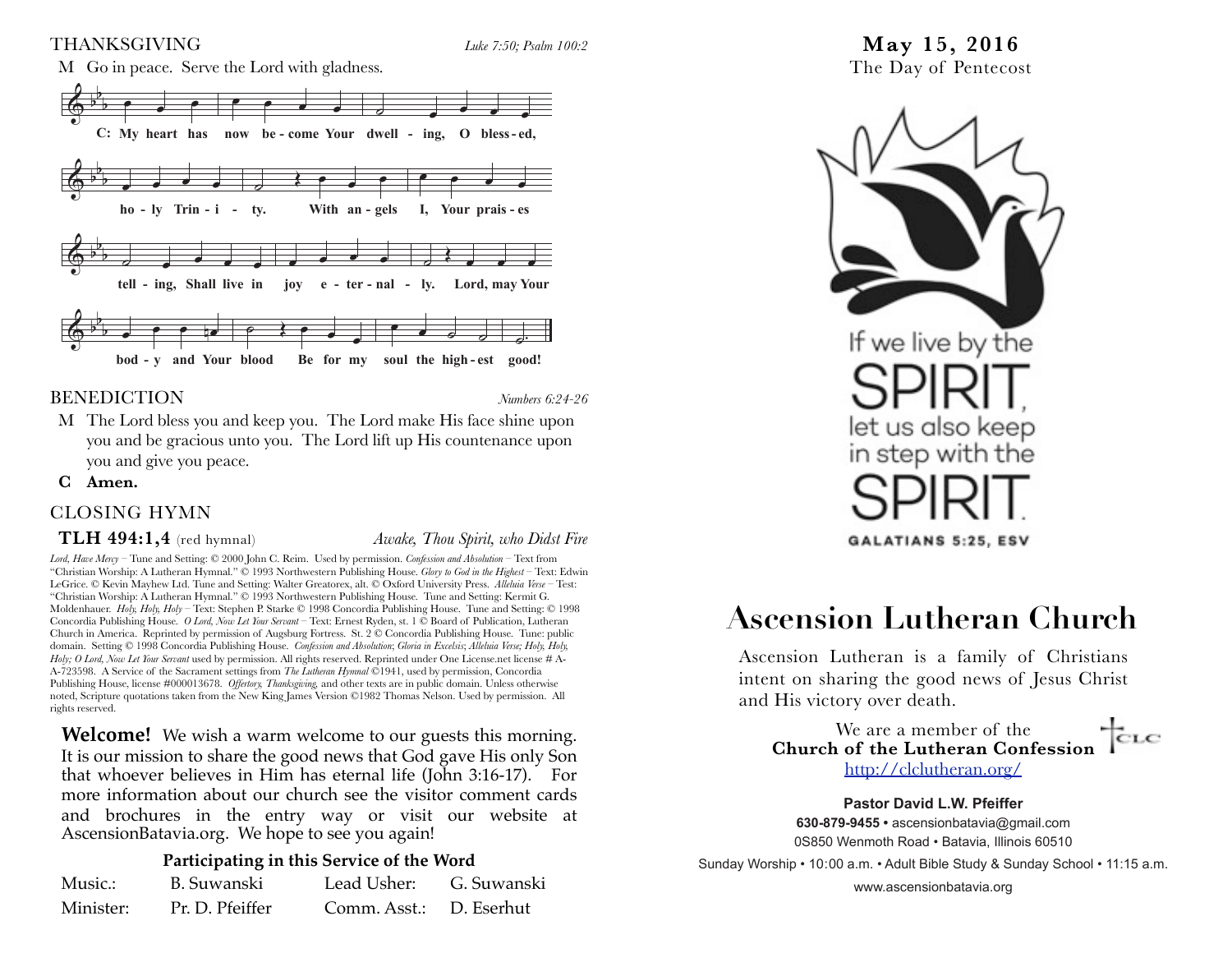

### **The Festival of Pentecost**

May 15, 2016

## A Service of Word and Sacrament

Setting from WS p.12 – Service of Word and Sacrament, Setting 2 TLH (hymns 1-660) is the RED book, WS (hymns 701-800) is the TAN book (If you have difficulty standing, please feel free to remain seated as needed)

**VISITORS:** It is a blessing to have you join us for worship today! We want you to be aware that because God's Word urges us to be instructed and agreed in faith before taking the Lord's Supper together, we kindly ask those who are not in fellowship with the CLC first meet with the pastor before coming to communion. We want to share in this blessing with you and to do so on the basis of a united understanding of Christ and His teachings. If you'd like more information, the pastor would be happy to meet with you. You can read more about our practice of "close communion" in the blue trifold pamphlet in the entry way. Thank you for your understanding. *1 Cor. 1:10; 10:16-17; 11:18-29*

Preservice Devotion: Psalm 32, forepart of TLH p.130

### OPENING HYMN

**WS 737** (tan hymnal) *Up through Endless Ranks of Angels*

INVOCATION *Matthew 28:19*

Minister (M) In the Name of the Father, and of the Son, and of the Holy Spirit.

**Congreg. (C) Amen.**

### CONFESSION AND ABSOLUTION

- M We have come into the presence of God who created us to love and serve Him as His dear children. But we have disobeyed Him and deserve only His wrath and punishment. Therefore, let us confess our sins to Him and plead for His mercy.
- **C Merciful Father in heaven, I am altogether sinful from birth. In countless ways I have sinned against You and do not deserve to be called Your child. But trusting in Jesus, My Savior, I pray: Have mercy on me according to Your unfailing love. Cleanse me from my sin, and take away my guilt.** <sup>2</sup>

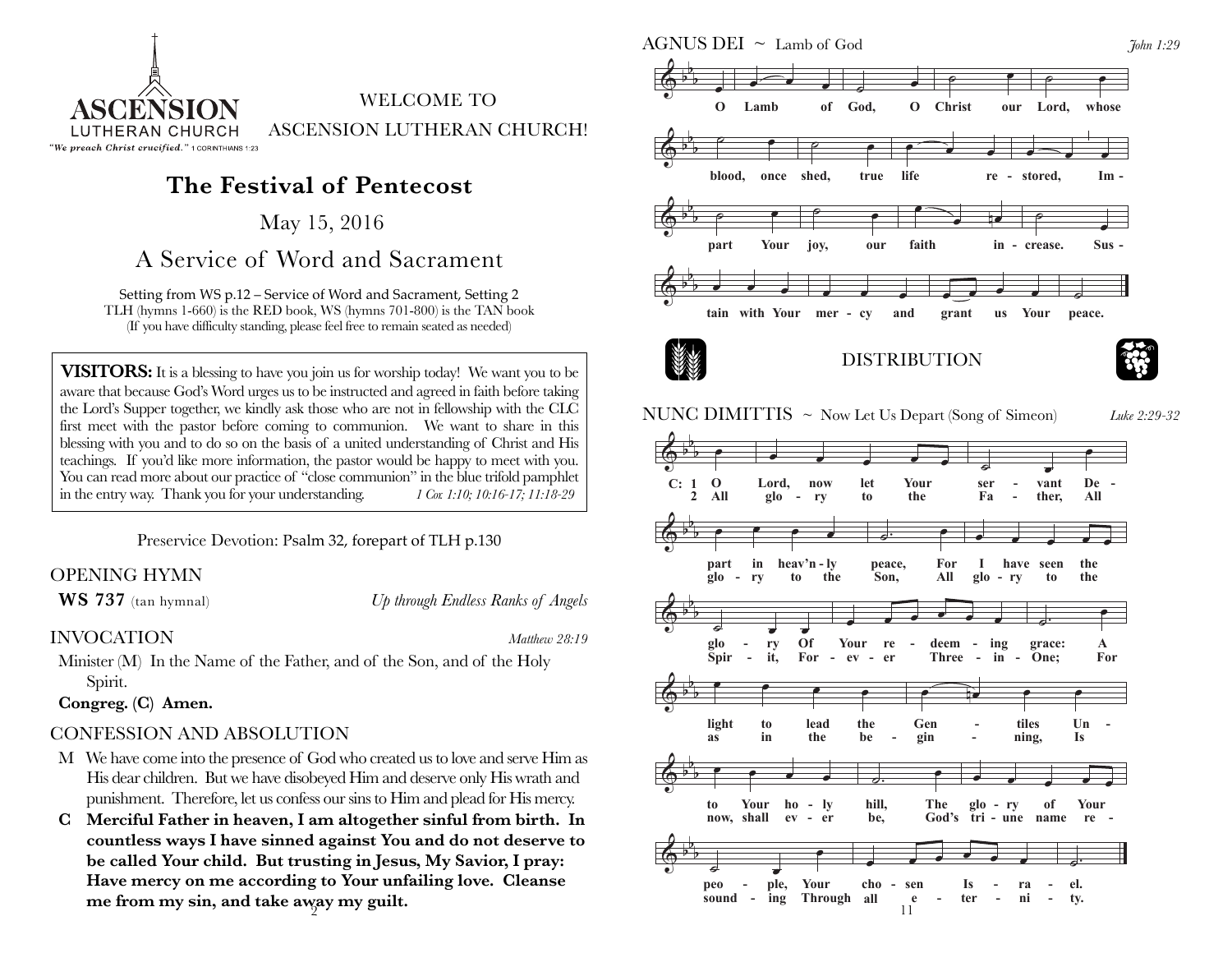![](_page_2_Picture_0.jpeg)

![](_page_2_Picture_2.jpeg)

- M The Lord be with you.
- And also with you.  $\mathbf C$
- M Lift up your hearts.
- C We lift them up to the Lord.
- M It is right and beneficial that we should at all times and in all places give thanks to You, O Lord, holy Father, almighty and everlasting God, [proper preface] ... Therefore with angels and archangels, and with all the company of heaven, we magnify Your glorious Name, evermore praising You and saying:

 $SANCTUS \sim$  Holy, Holy, Holy

Isaiah 6:3: Matthew 21:9

![](_page_2_Figure_10.jpeg)

### **WORDS OF INSTITUTION**

Matt. 26. Mk 14. Lk 22. 1 Cor. 11

Tohn 20:19

M Our Lord Jesus Christ, the same night in which He was betrayed, took bread; and, when He had given thanks, He broke it and gave it to His disciples saying, 'Take, eat. This is My body, which is given for you. Do this in remembrance of Me.' In the same way He took the cup, after supper, gave thanks, and gave it to them saying, 'Drink of it, all of you. This cup is the new covenant in My blood, which is shed for you for the forgiveness of sins. Do this, as often as you drink it, in remembrance of  $Me.$ 

 $10<sup>1</sup>$ 

### PAX DOMINI

- M The peace of the Lord be with you always!
- C Amen.
- M God, our heavenly Father, has forgiven all your sins. By the perfect life and innocent death of our Lord Jesus Christ, He has removed your guilt forever. You are His own dear child. May God give you strength to live according to His will.
- C Amen.

 $KYRIE \sim Lord$ , Have Mercy

Mark 10:47

![](_page_2_Figure_21.jpeg)

 $GLORIA$  IN EXCELSIS  $\sim$  Glory to God in the Highest Lk. 2:14; Rev.:8-14

| ᡔ.                                                                                                                                                                                     |
|----------------------------------------------------------------------------------------------------------------------------------------------------------------------------------------|
|                                                                                                                                                                                        |
| give You<br>God,<br>thanks and praise;<br>thanks and Soltraise;<br>$Glo - ry$<br>we<br>to                                                                                              |
| $C$ <i>frist:</i><br>GJPd - JeV - sd9<br>thee<br>F§l⊻¢he¥Qu                                                                                                                            |
| $\frac{3}{3}$<br>Lord lone, - sus Chriset,<br><b>Ydde</b><br>or <sup>Fa</sup> -ther's areon thely Lorgen,                                                                              |
| You<br>Christ,<br>$A - I$ one, O<br>on $ \mathbf{v}$<br>the<br>are<br>Lord.                                                                                                            |
|                                                                                                                                                                                        |
|                                                                                                                                                                                        |
| Θ<br>$\overline{\phantom{a}}$<br>▱<br>∙                                                                                                                                                |
| $we^{\sigma}$<br>heav'n -<br>Of<br>l≁<br>earth<br>10 <sup>4</sup><br>and peace on<br>sing.                                                                                             |
| Øfu<br>lbeare'n<br>-fdw<br>ujoy thand lopadace of on<br>this rthworld's<br>sinsing.                                                                                                    |
| right<br>haud inhe mload esof- tythis mostrid's highsin.<br><b>Xou</b><br><b>Gool's</b>                                                                                                |
| At<br>God's<br>hand in                                                                                                                                                                 |
| $\text{maj} - \text{es} - \text{ty}$<br>right<br>high:<br>most                                                                                                                         |
|                                                                                                                                                                                        |
|                                                                                                                                                                                        |
|                                                                                                                                                                                        |
| ♂.                                                                                                                                                                                     |
| Wē<br>You,<br>$\overline{\text{wor}}$ - $\sin p$<br>our hearts<br>to<br>You<br>we<br>raise.                                                                                            |
| $L$ <sub>W</sub> $\theta$ - $\sin$<br>Yous<br>Gydu,<br>glyon riogar viearts rive wopaise,<br>We                                                                                        |
| Vour world shippedis and ic at rydoredon,<br>Uho, mithb<br>ther<br>Sgi <sub>5d</sub><br>$\sigma_{\rm{max}}$                                                                            |
| it<br>Who, with<br><b>Spir</b><br>wor - shiped and a - dored,<br>the                                                                                                                   |
|                                                                                                                                                                                        |
| $\sigma$                                                                                                                                                                               |
|                                                                                                                                                                                        |
| аf<br>Fa<br>ther,<br>King <sub>o</sub><br>Gød.<br>heav-n<br>might                                                                                                                      |
| $with$ <sub>y</sub><br>ceive,<br>our<br><b>R</b> <sub>6r</sub> d                                                                                                                       |
| prayer, grant us Your peace, n<br>heaven, y hot ther, peace<br>prayer, grant us Wour Speace<br><sup>in</sup> King.<br>ri <sub>with</sub><br>the<br>our<br>$\frac{dy}{dx}$ in.<br>ceïve |

- M The Lord be with you.
- C And also with you.

### **COLLECT OF THE DAY**

- M Let us pray, ... one God now and forever,
- C Amen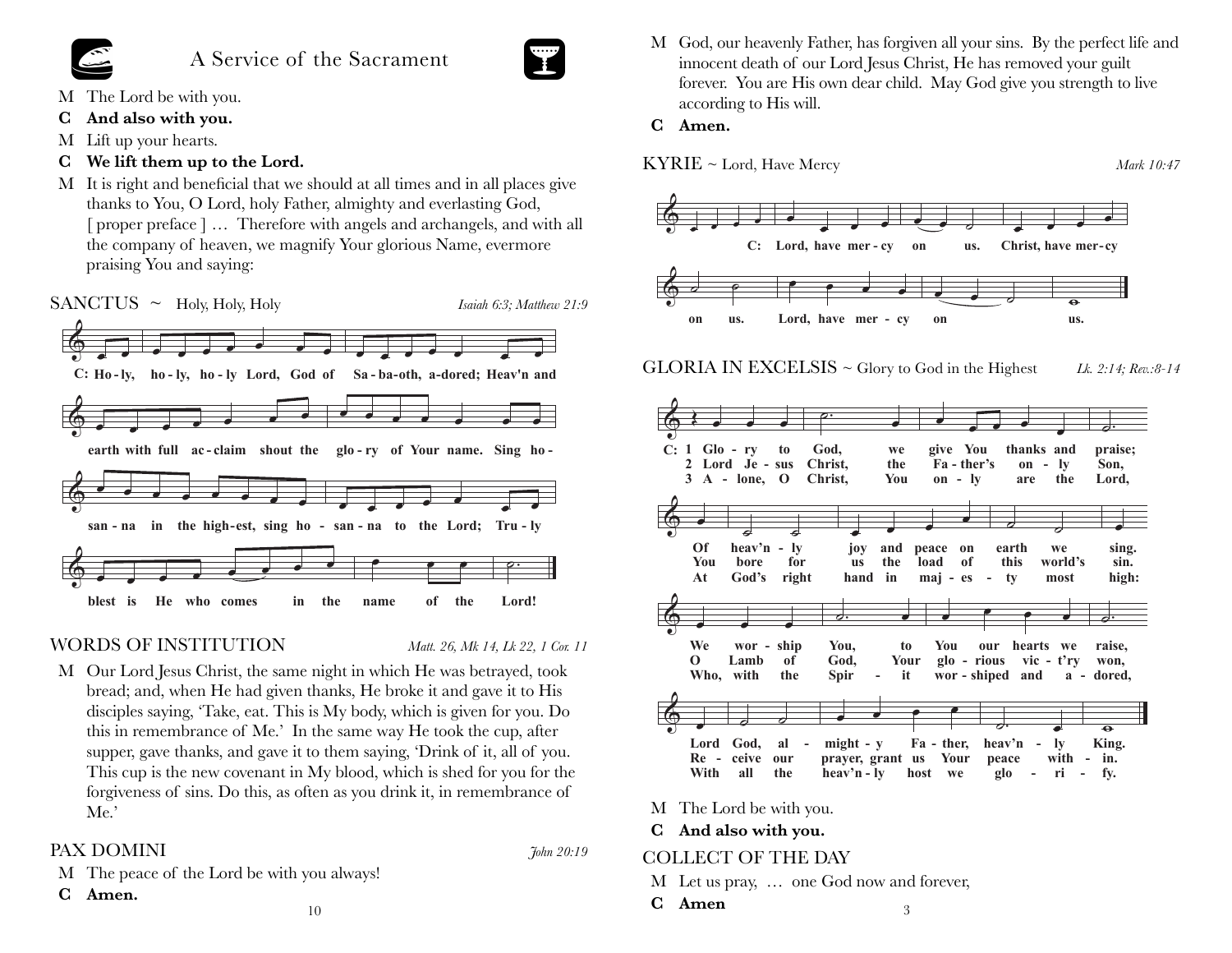### FIRST LESSON

### **Acts 2:1–21**

<sup>1</sup> When the Day of Pentecost had fully come, they were all with one accord in one place. 2 And suddenly there came a sound from heaven, as of a rushing mighty wind, and it filled the whole house where they were sitting. <sup>3</sup> Then there appeared to them divided tongues, as of fire, and *one* sat upon each of them. 4 And they were all filled with the Holy Spirit and began to speak with other tongues, as the Spirit gave them utterance.

<sup>5</sup> And there were dwelling in Jerusalem Jews, devout men, from every nation under heaven. 6 And when this sound occurred, the multitude came together, and were confused, because everyone heard them speak in his own language. <sup>7</sup> Then they were all amazed and marveled, saying to one another, "Look, are not all these who speak Galileans? 8 And how *is it that* we hear, each in our own language in which we were born? 9 Parthians and Medes and Elamites, those dwelling in Mesopotamia, Judea and Cappadocia, Pontus and Asia, 10 Phrygia and Pamphylia, Egypt and the parts of Libya adjoining Cyrene, visitors from Rome, both Jews and proselytes, 11 Cretans and Arabs—we hear them speaking in our own tongues the wonderful works of God." 12 So they were all amazed and perplexed, saying to one another, "Whatever could this mean?"

13 Others mocking said, "They are full of new wine."

<sup>14</sup> But Peter, standing up with the eleven, raised his voice and said to them, "Men of Judea and all who dwell in Jerusalem, let this be known to you, and heed my words. 15 For these are not drunk, as you suppose, since it is *only* the third hour of the day. <sup>16</sup> But this is what was spoken by the prophet Joel:

- <sup>17</sup> 'And it shall come to pass in the last days, says God, That I will pour out of My Spirit on all flesh; Your sons and your daughters shall prophesy, Your young men shall see visions, Your old men shall dream dreams.
- <sup>18</sup> And on My menservants and on My maidservants I will pour out My Spirit in those days; And they shall prophesy.
- $19$  I will show wonders in heaven above And signs in the earth beneath: Blood and fire and vapor of smoke.
- <sup>20</sup> The sun shall be turned into darkness,

4

For our families that Christ would raise up godly parents who teach their children the ways of the Lord and that He would watch over our children and grandchildren to keep them healthy and safe from harm, let us pray to the Lord, **Lord have mercy**.

For our devotional lives that the Holy Spirit would dwell with us in the word and give us renewed peace with God our Father, let us pray to the Lord, **Lord have mercy**.

For our work, hobbies, and pursuits, that we would never be led to partnership with the world in a pursuit of earthly pleasure, but that we would remain dedicated to serving God in our devotional life and loving our neighbor in our work and efforts, let us pray to the Lord, **Lord have mercy**.

For the elderly as they face the difficulties of old age, that the hope of the resurrection of Jesus Christ would strengthen them to call on the name of the Lord and be saved, let us pray to the Lord, **Lord have mercy**.

For the world that people would not raise up towers that stand to make a name against the LORD, but rather that all nations, peoples, tribes, and languages would come to know the revelation of the gospel and so unite in a cause that is centered on God, let us pray to the Lord, **Lord have mercy**.

For communicants who receive the Lord's Supper today, that they would rightly receive the gift of Christ's body and blood and be preserved from all evil both now and forever, let us pray to the Lord, **Lord have mercy**.

In the peace and unity of the Spirit we offer these prayers even as we join to pray,

**Our Father, who art in heaven, hallowed be Thy name; Thy kingdom come; Thy will be done on earth as it is in heaven; Give us this day our daily bread; And forgive us our trespasses, as we forgive those who trespass against us; And lead us not into temptation; But deliver us from evil; For Thine is the kingdom and the power and the glory forever and ever. Amen!** *Matthew 6:9-13*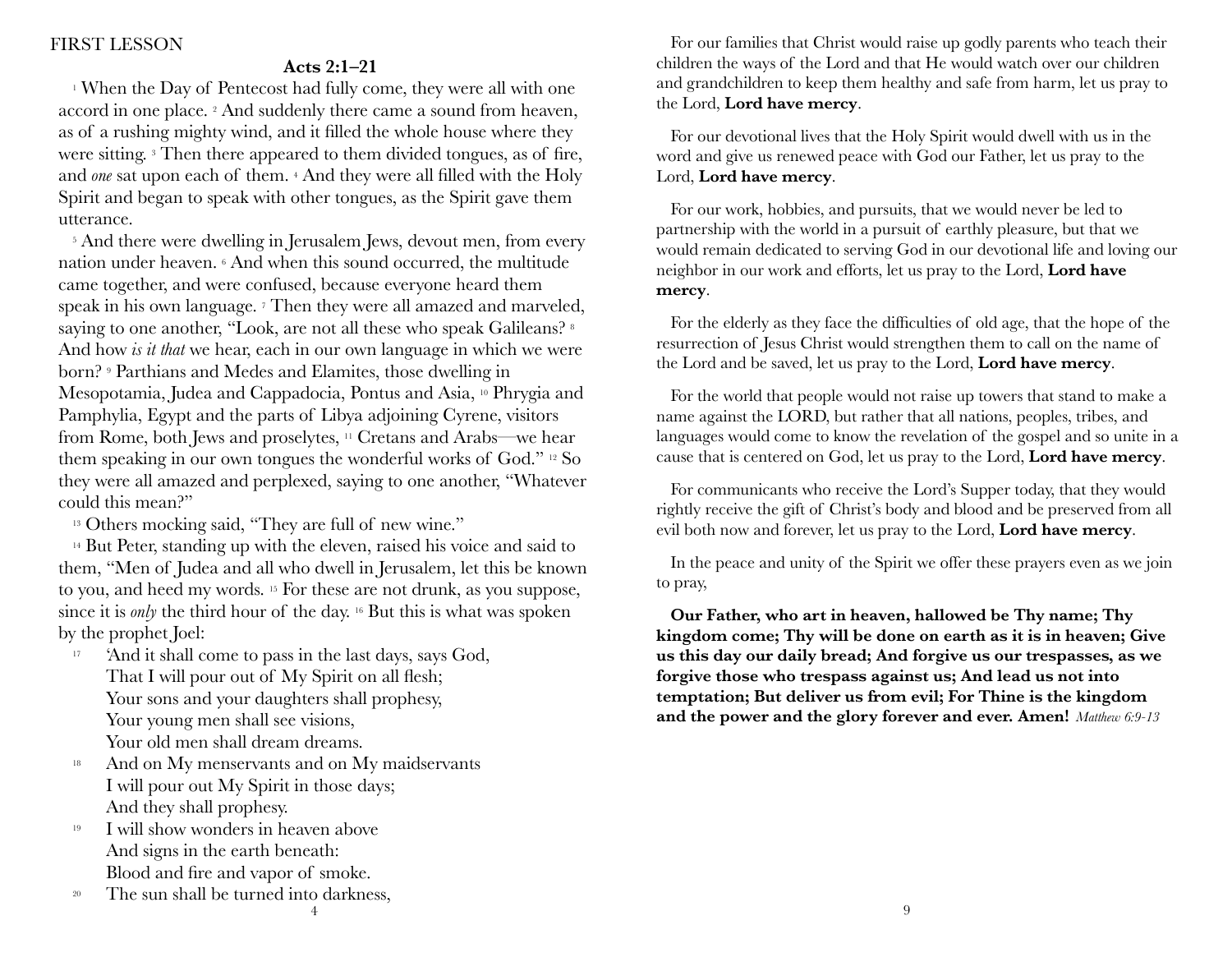M The peace of God, which surpasses all understanding, will guard your hearts and minds through Christ Jesus. Philippians 4:7

### **OFFERTORY**

Psalm 51:10-12

![](_page_4_Figure_3.jpeg)

**HYMN** TLH 224 (red hymnal)

Come, Holy Ghost, God and Lord!

### **GATHERING OF OUR THANK OFFERING**

#### PRAYERS OF THE CHURCH

O Lord, You have given us Your peace, a peace that is not of this world, but which comes through Your Holy Spirit and which unites us to God the Father eternally. In that peace we pray,

For the Church of Christ and the preaching of the gospel, that through the message of Christ died and risen for our salvation, the Holy Spirit would be poured out on all nations, let us pray to the Lord, Lord have mercy.

For this congregation as they seek out the next pastor whom God has chosen that the Holy Spirit would act speedily to provide a shepherd who will teach them and lead them in the gospel, let us pray to the Lord, Lord have mercy.

And the moon into blood,

Before the coming of the great and awesome day of the Lord.

And it shall come to pass 21 That whoever calls on the name of the Lord Shall be saved '

#### PSALM OF THE DAY responsively

- M Hear my prayer, O Lord,
- Give ear to my supplications!  $\mathbf C$
- M In Your faithfulness answer me.
- And in Your righteousness.  $\bf C$
- M Do not enter into judgment with Your servant,
- For in Your sight no one living is righteous.  $\mathbf C$
- M For the enemy has persecuted my soul;
- He has crushed my life to the ground;  $\mathbf C$
- M He has made me dwell in darkness,
- Like those who have long been dead.  $\mathbf C$
- M Therefore my spirit is overwhelmed within me;
- My heart within me is distressed.  $\mathbf C$
- M I remember the days of old;
- C I meditate on all Your works;
- M I muse on the work of Your hands
- C I spread out my hands to You; My soul longs for You like a thirsty land.
- M Answer me speedily, O Lord;
- My spirit fails!  $\bf C$
- M Do not hide Your face from me,
- Lest I be like those who go down into the pit.  $\bf C$
- M Cause me to hear Your loving kindness in the morning,
- For in You do I trust:  $\mathbf C$
- M Cause me to know the way in which I should walk,
- C For I lift up my soul to You.
- M Deliver me, O Lord, from my enemies;
- In You I take shelter.  $\mathbf C$
- Teach me to do Your will, M
- $\mathbf C$ For You are my God;
- M Your Spirit is good.
- Lead me in the land of uprightness.  $\mathbf C$
- Revive me, O Lord, for Your name's sake! М
- For Your righteousness' sake bring my soul out of trouble.  $\mathbf C$
- M In Your mercy cut off my enemies, And destroy all those who afflict my soul;
- For I am Your servant.  $\mathbf C$

Psalm 143